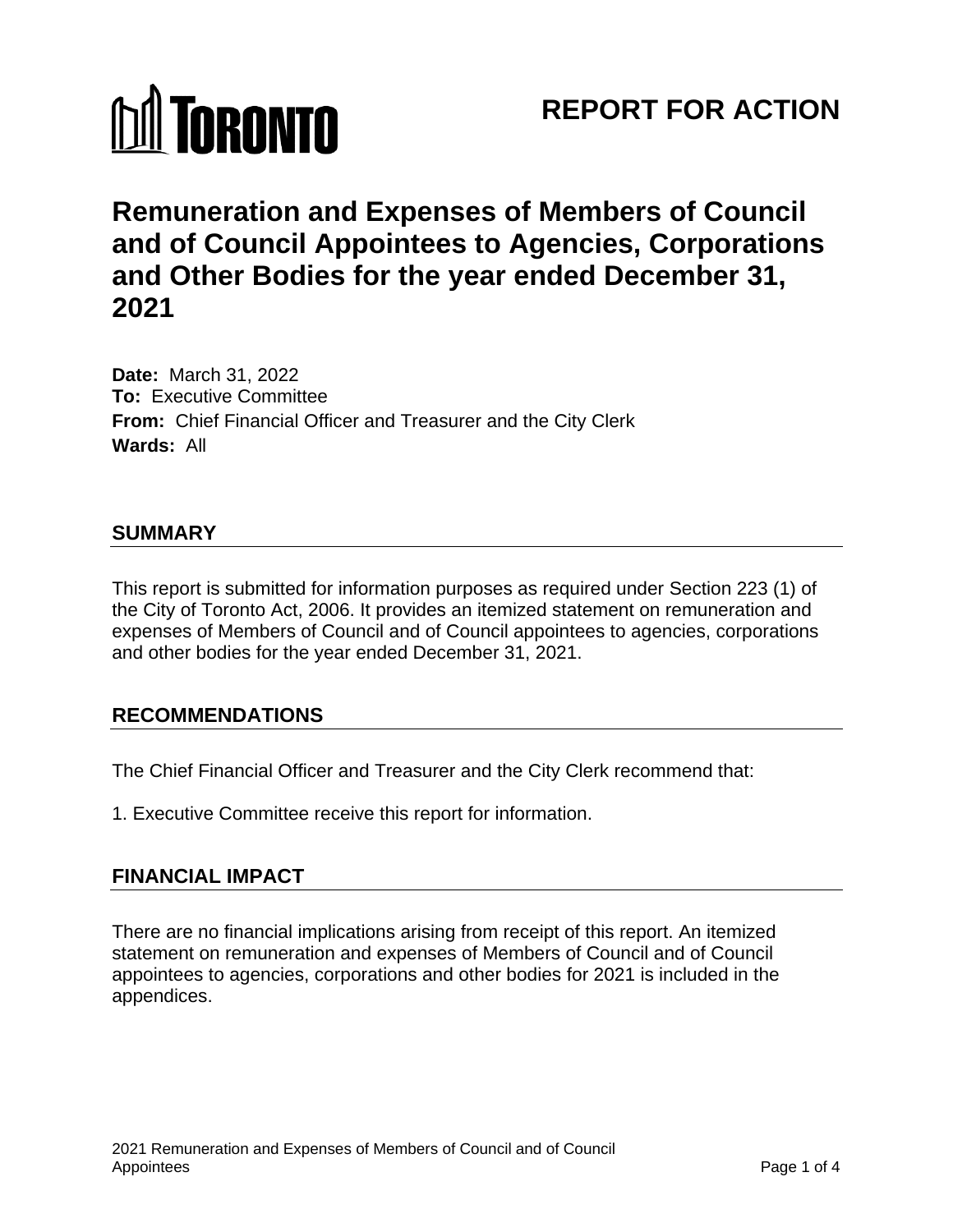## **DECISION HISTORY**

In accordance with Section 223 (1) of the City of Toronto Act, 2006, an annual report is to be provided to Council on the remuneration and expenses of Members of Council and of Council Appointees to Agencies, Corporations and Other Bodies. The Executive Committee considered the 2020 remuneration report on April 29, 2021: <http://app.toronto.ca/tmmis/viewAgendaItemHistory.do?item=2021.EX23.6>

### **COMMENTS**

*Section 223 (1) of the City of Toronto Act, 2006* requires that the Chief Financial Officer and Treasurer shall, in each year on or before March 31, provide to City Council, an itemized statement on remuneration and expenses paid in the previous year to:

(a) each Member of Council in respect of his or her services as a Member of the Council or any other body, including a local board, to which the Member has been appointed by Council or on which the Member holds office by virtue of being a Member of Council;

(b) each Member of Council in respect of his or her services as an officer or employee of the City or as an officer or employee of another body described in clause (a); and,

(c) each person, other than a Member of Council, appointed by the City to serve as a member of any body, including a local board, in respect of his or her services as a member of the body.

This report fulfills this requirement. It is also posted on the City's website: https://www.toronto.ca/city-government/council/budgets-and-expense-reports/

### **Structure of the report**

Attachment 1 summarizes the remuneration earned and expenses incurred by Members of Council for the year up to December 31, 2021, including remuneration and expenses paid by agencies, corporations, other bodies and City divisions.

The details for each Member under different categories of expenditures are provided as follows:

- Appendix A: Remuneration and Benefits for Members of Council
- Appendix B1: Councillors' Expenses from the Constituency Services and Office **Budget**
- Appendix B2: Councillors' Expenses from the Council General Expense Budget
- Appendix C1: Conference and Other Travel Expenses for Members of Council Paid from City Funds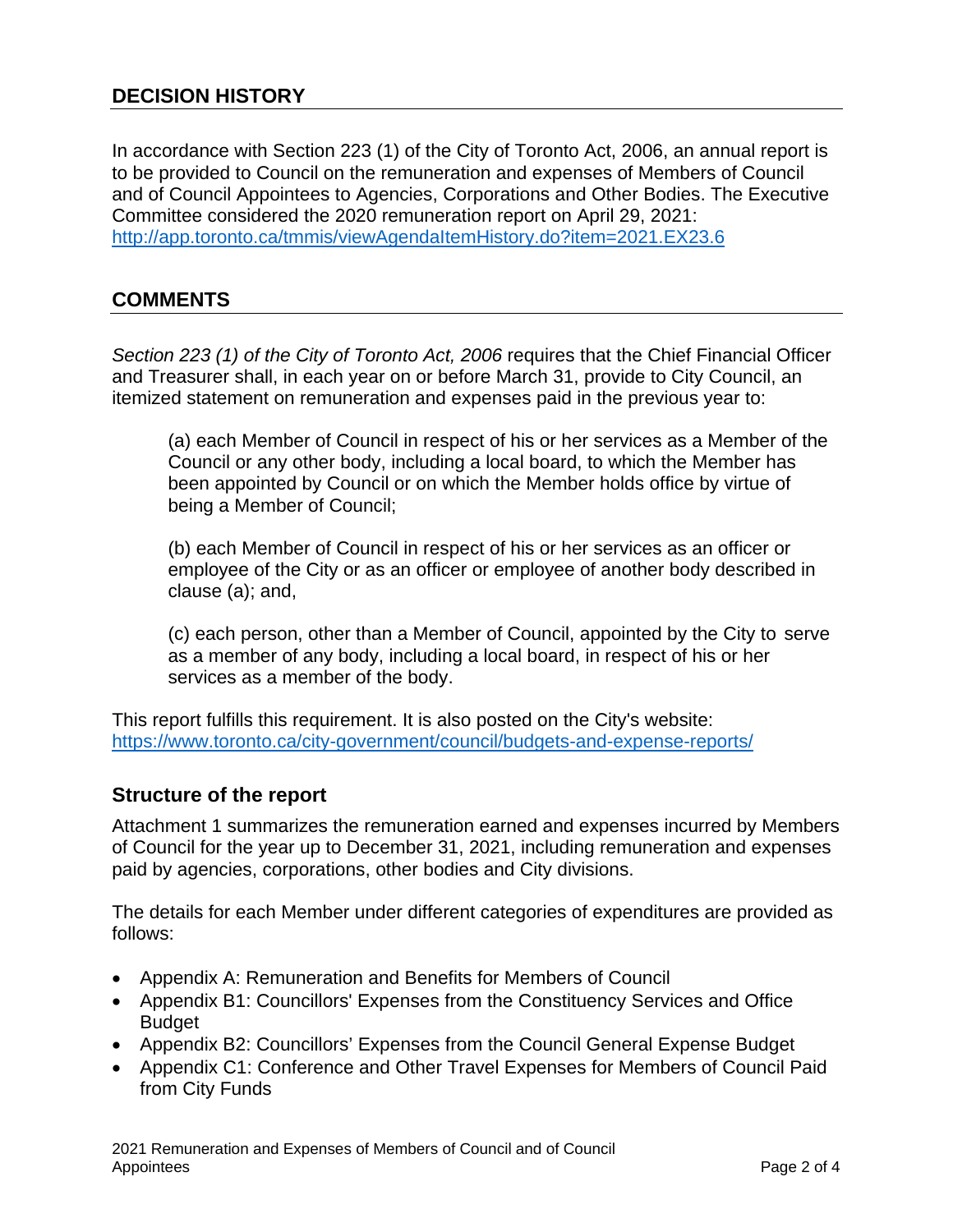- Appendix C2: Conference and Other Travel Expenses for Members of Council Paid from Non-City Funds
- Appendix C3: Council Staff Travel Expenses
- Appendix D: Expenses for Members of Council Charged to City Divisions
- Appendix E: Remuneration and Expenses of Members of Council Paid by Agencies, Corporations and Other Bodies
- Appendix F: Mayor's Office Expenses

Appendix G provides a listing of remuneration and expenses of Council appointees to agencies, corporations and other bodies including Members of Council. The agencies, corporations and other bodies have confirmed payments are in accordance with the City Citizen Remuneration Policy, and Expense and Travel Reimbursement Policy.

Members of Council appointed to agencies, corporations and other bodies are not entitled to any additional remuneration. The exception to this policy is the Toronto and Region Conservation Authority which is governed by specific provincial legislation.

Appendix H provides the authority for payment of remuneration and expenses for both Members of Council and Council appointees to agencies, corporations and other bodies.

## **CONTACT**

Sandra Califaretti, Director, Accounting Services [Sandra.Califaretti@toronto.ca,](mailto:Sandra.Califaretti@toronto.ca) 416-397-4438.

Grace Young, Acting Deputy City Clerk, Member Services & Program Support [Grace.Young@toronto.ca,](mailto:Grace.Young@toronto.ca) 416-392-9903.

## **SIGNATURE**

Heather Taylor Chief Financial Officer and Treasurer

John D. Elvidge City Clerk